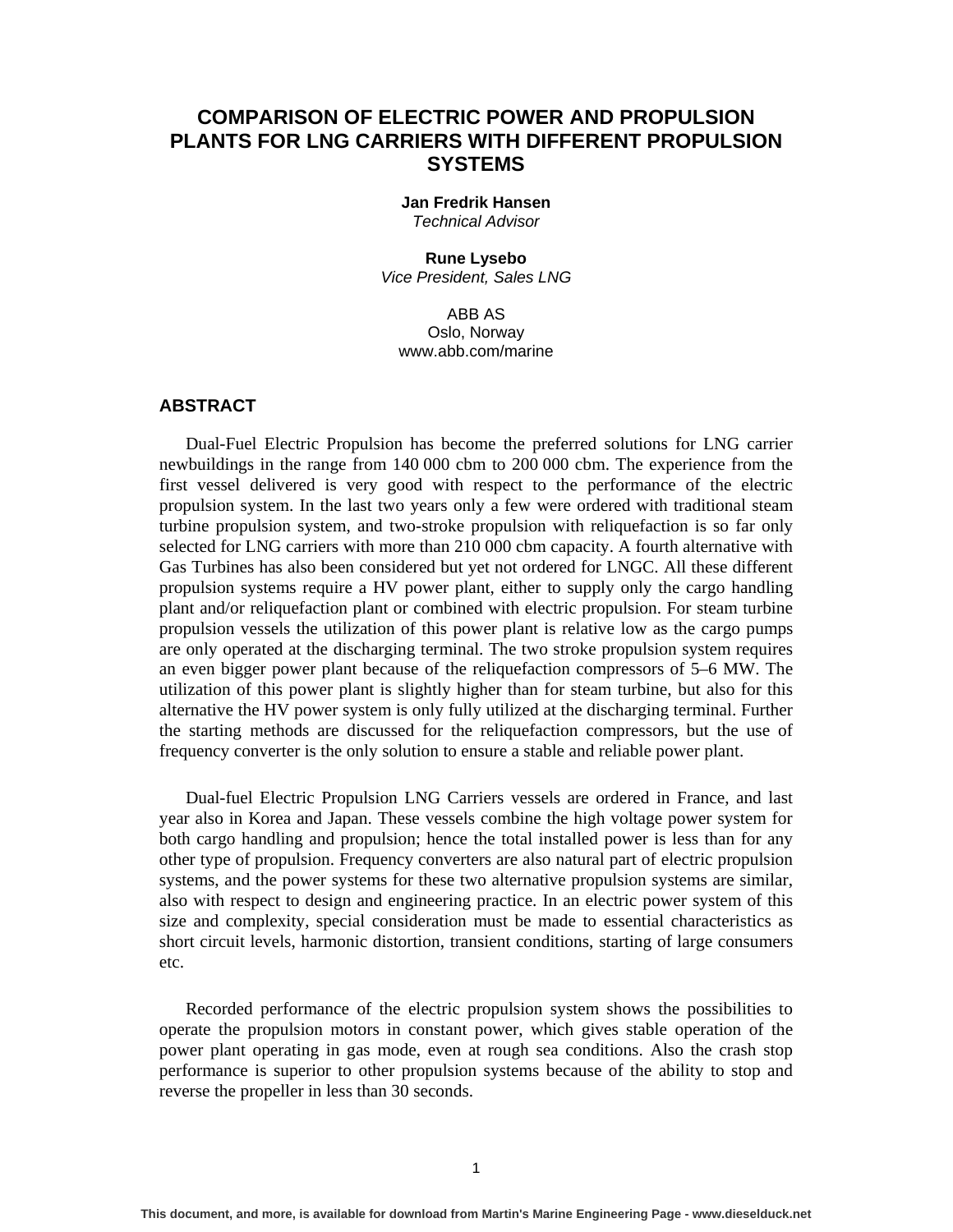#### **INTRODUCTION**

Electric power systems on todays LNGs consist of relative large and modern High Voltage (HV) power plants with frequency converters for control of propulsion and gas compressors. This gives some new requirements and opportunities for operation and maintenance that differs from previous generation of LNG Carriers.

Traditionally from the 1960s the LNG carriers have been equipped with conventional steam turbine propulsion plant together with a Low Voltage (LV) electric network for supply of cargo pumps and other electric consumers. As the vessels have been growing in size, the installed electric power increased consequentially, mainly because of the need for more cargo pump capacity. When the vessel size passed 130 000 cbm the total installed electric power requirements normally increased above 10MW, and leading to a very high short circuit rating of the LV electric network, HV system was introduced in the first LNG carriers in 2000. 6,6kV or 3,3kV systems were installed with HV cargo pumps and compressors for the cargo handling, however still with steam turbine propulsion.

In 2003 with the introduction of alternatives means for utilizing the boil-off gas in engines, the first Dual Fuel Electric Propulsion (DFEP) LNG carriers were ordered in France [1] by Gaz de France. Figure 1 shows the first DFEP LNG carrier put into service ("Provalys").

The main driving factor for the change of propulsion system was the overall improved efficiency, but also other factors as less total installed power, lower emissions, improved maneuverability, etc should be emphasized [2]. Basically the same HV power plant as used for the conventional LNGs is installed on these vessels, except for the additional



**Figure 1. Provalys, DFEP LNG Carrier**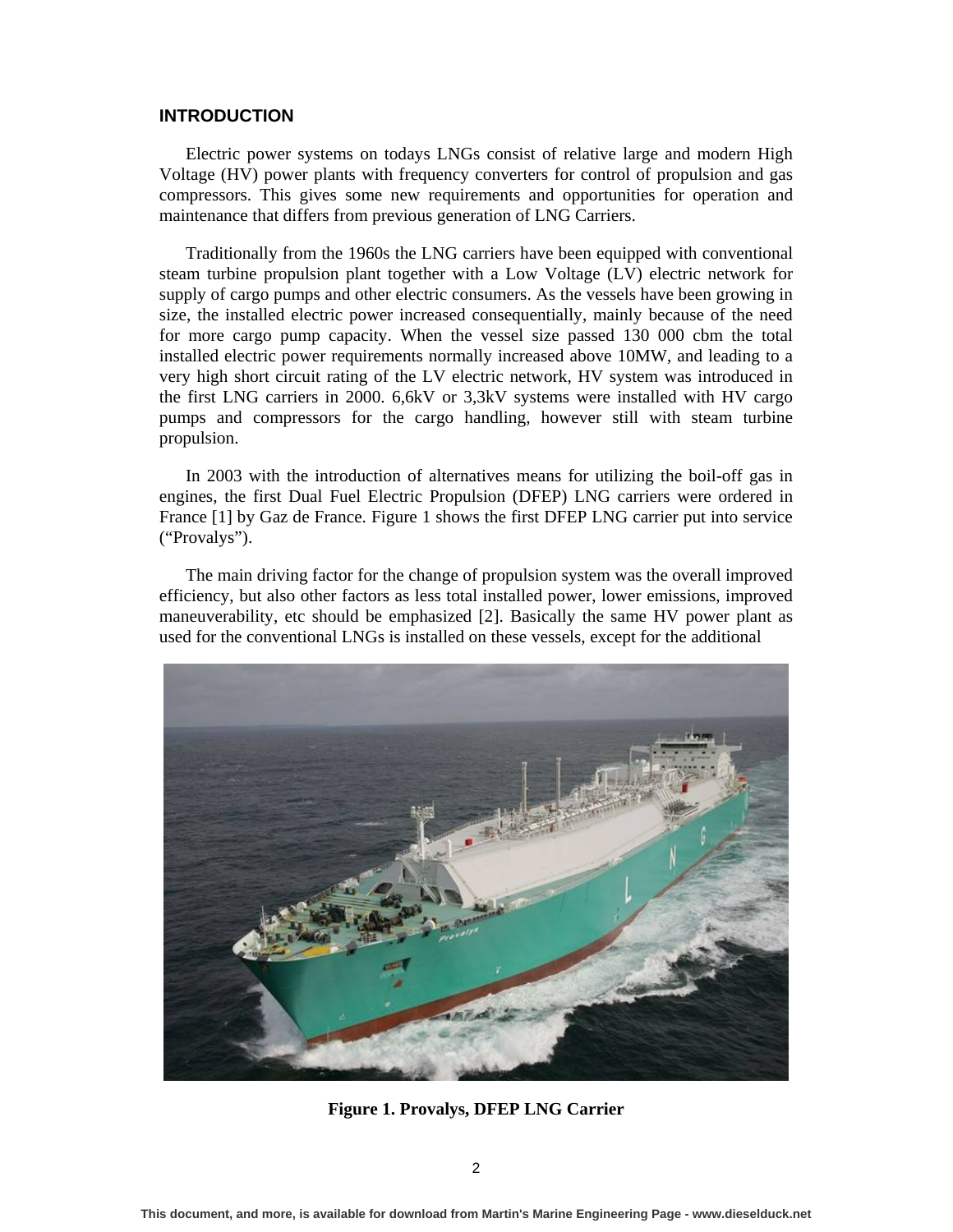equipment of variable speed drive system for the propulsion, and upgrade of installed generator power to match the propulsion requirement. Other propulsion systems as twostroke direct driven diesel engine with reliquefaction plant was also ordered in 2004 for LNG carriers above 210 000 cbm. These vessels also require a large installed HV power plant for the cargo handling and reliquefaction plant. As the reliquefaction plant requires gas compressors up to 6MW, converter solutions are necessary, in order to start and operate the reliquefaction compressor motors.

Further alternative propulsion systems are also under discussion such as Gas Turbine Electric Propulsion. This system will utilize Gas Turbines for prime movers, however the electric distribution and propulsion system will be same as for the Dual-Fuel electric propulsion system.

In the future, one can foresee that more stringent requirements will be introduced to LNG carriers, such as operation in ice, high maneuverability, dynamic positioning (LNG RV) etc. Such requirements will lead to further development of LNG carriers and the propulsion arrangement. One possibility is to use podded propulsion, which have been successfully implemented in other ship types such as cruise vessels, icebreakers, offshore supply vessels and ice going tankers. Figure 2 shows schematically the development of electric power and propulsion system for LNG carriers.

This paper describes the different configurations of the electric power system for the various propulsion systems, and special characteristics and requirements for the electric power distribution and propulsion systems are discussed. Further the power plant utilization is compared, and different starting methods of reliquefaction compressors are discussed. Finally the performance of the electric propulsion system is presented.



**Figure 2. LNG Carriers; towards a new generation**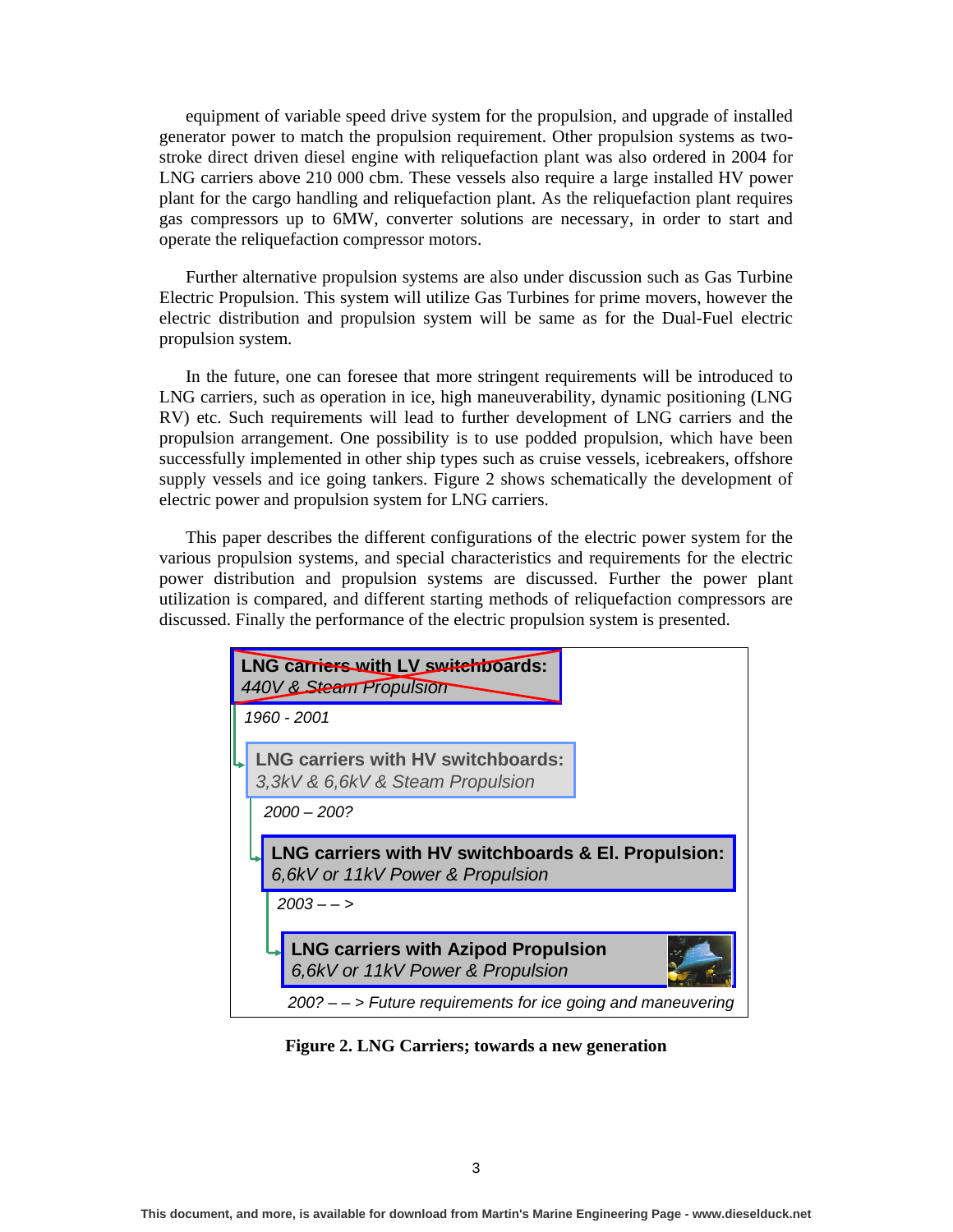### **POWER SYSTEM CONFIGURATIONS**

The different electrical power system configurations are described in the following subsections. All the various systems have a High Voltage power plant, and except for steam turbine propulsion all propulsion systems have frequency converters for controlling either propulsion or reliquefaction compressors. This means that attention must be paid to short-circuit level, transient conditions, and harmonic distortion for all the various systems [3].

### **Steam Turbine Propulsion**

After 2001, almost all new buildings of steam- turbine LNG carriers have been equipped with HV power generation and distribution system of either 3,3kV or 6,6kV. As the installed power has increased to more than 10MW, the short circuit level of the main switchboard will require a higher voltage level than the traditional LV-systems. Figure 3 shows a typical electric power plant configuration of a steam turbine propulsion system. Two steam turbine generators and one diesel generator brings the total installed power to a level between 10-12 MW. Most of the LNG carriers the HV switchboard is split into 4 sections, i.e. two main switchboards and two cargo switchboard. All HV cargo pumps, Low Duty (LD) and High Duty (HD) compressors are normally installed on the cargo switchboard, and the ballast pumps and bow thrusters are normally installed on the main switchboard.



**Figure 3. Steam turbine propulsion system**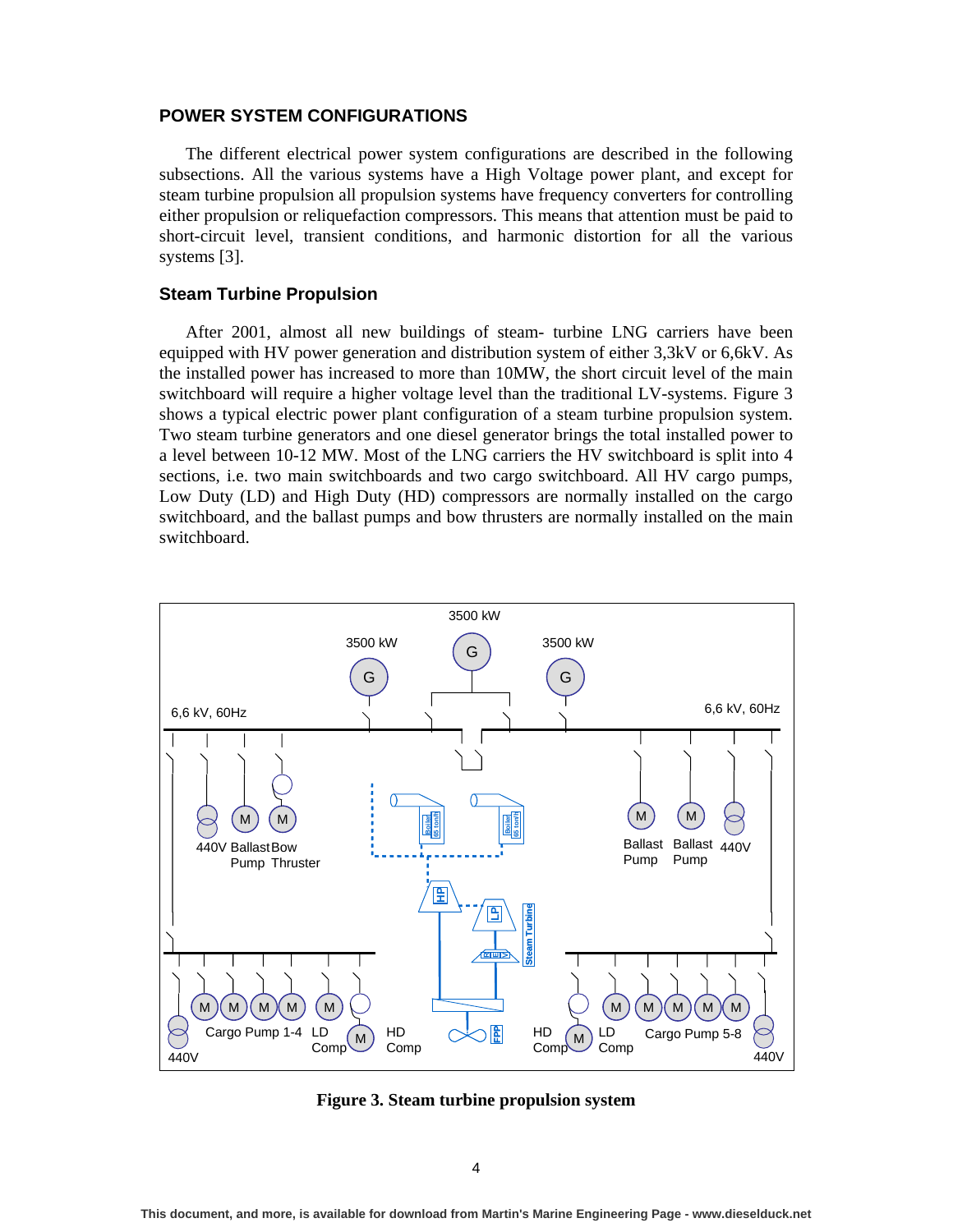#### **Dual-Fuel Electric Propulsion**

With the introduction of Dual Fuel (DF) engines Electric propulsion became highly attractive for LNG carriers, especially since the total propulsion efficiency increased with about 40% compared to the steam turbine system. The emissions will also be lower due to the increased efficiency, and the possibility to operate 100% on gas [4].Other advantages for the electrical system are considerably less total installed power onboard the ship, since the electric power plant will serve both the propulsion system and cargo handling system.

Figure 4 shows a typical configuration for a DF power and propulsion system. The main power generation and distribution system is similar as on the Steam Turbine ship types. The rating of the generators is adjusted to match the required propulsion power, but for the ship sizes around 150 000cbm it is still feasible to use 6,6kV switchboards. If the ship size increase to 200 000 cbm or above, 11kV switchboard systems should be considered as the required propulsion power would be higher and consequentially also the installed generator capacity. However at present state the cargo pumps are only available up to 6,6kV, which means that step-down distribution transformers between the main and cargo switchboard will be necessary.

 The additional equipment compared to steam turbine system is the variable speed electric drive systems for the propulsion. The configuration in Figure 4 shows an example with single propeller and two electric motors connected to a common gearbox, and each motor is RPM controlled by a frequency converter.



**Figure 4. Dual-fuel electric propulsion configuration**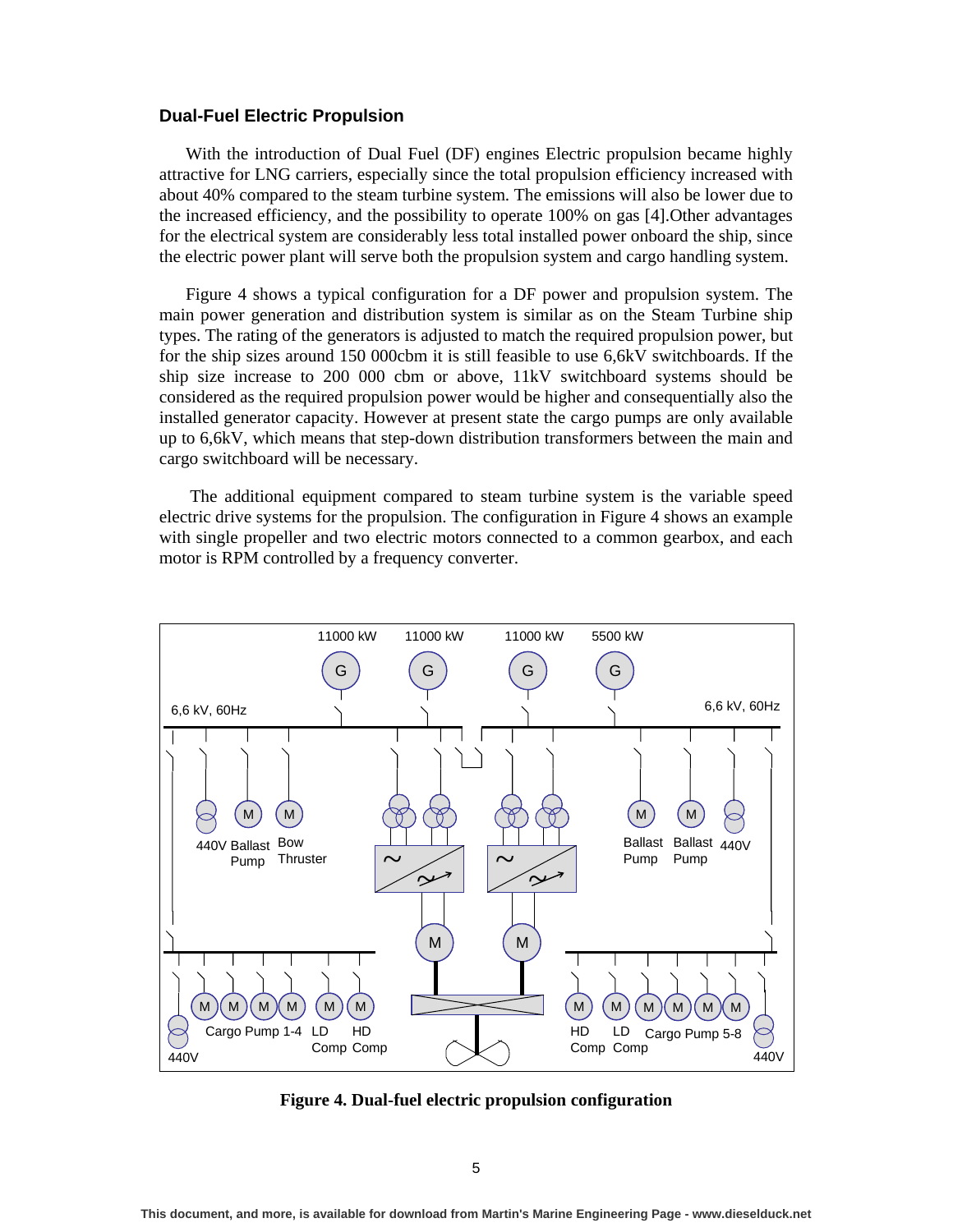Other configurations as twin propellers (with or without gearbox), single propeller with two motors in tandem connection (without gearbox) are also applicable for LNG vessels. The electric network will be the same for all configuration. It should be noted that electric propulsion system is not a new concept, it has existed for a long time on other ship types as for example cruise ships. The experience from these ship types are brought into the design of the electric propulsion plants for LNG carriers.

# **Two-Stroke Propulsion**

Two stroke propulsion has so far been the selection for ultra large LNG Carriers, i.e. more than 210 000cbm. The propulsion system consists of twin propellers with twostroke engine directly on each propeller shaft. This system requires a relative large reliquefaction plant (5-6MW) onboard for converting boil of gas back to liquid form for return to the cargo tanks. Even though the propulsion efficiency for the two stroke machine itself is high, the total overall system efficiency is lower than for DF electric propulsion, as the running of the reliquefaction plant will require additional  $5 - 6$  MW of electric power. Together with the cargo pumps, this will require an electric power plant with 15-20MW of installed power in addition to the two stroke propulsion plant. Figure 5 shows a typical configuration of the power plant for two-stroke propulsion solution. The main distribution- and generation system is similar to the other systems with a 4 split main HV switchboard and 4 generators. Compared with the DF electric propulsion system the only difference is that the propulsion drives are replaced with drives for the reliquefaction compressor plant (one duty and one standby).



**Figure 5. Two-stroke engine propulsion configuration**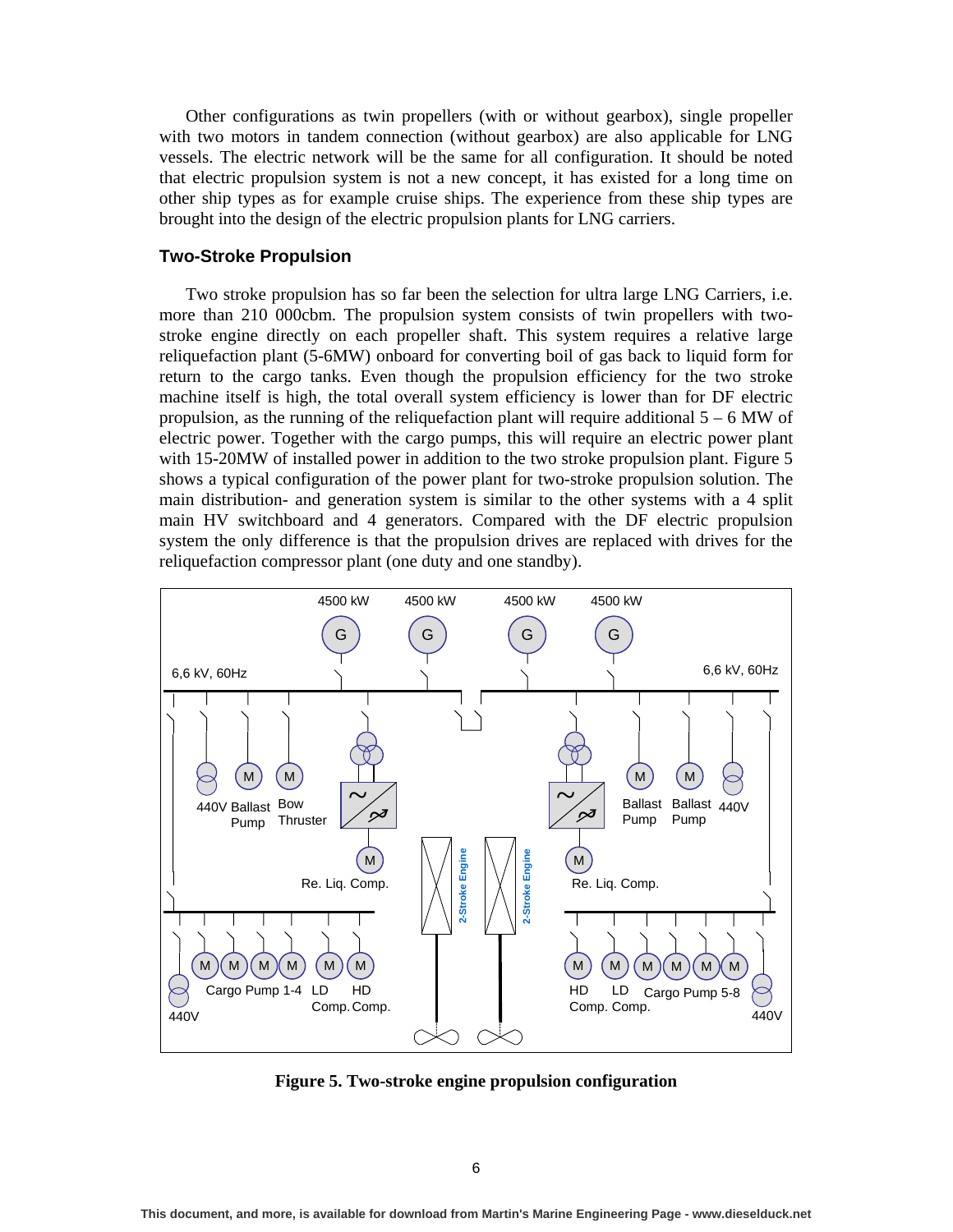#### **Gas Turbine Electric Propulsion**

Another alternative for LNG carrier propulsion system is to use gas turbines in combination with electric propulsion. The efficiency of this solution would be in the same range or even higher than for the dual fuel electric propulsion, depending if combined cycle is used or not. The following two different solutions are considered; 2 gas turbines in simple cycle or 1 larger gas turbine in combination with 1 steam turbine in combined cycle. For both solutions one or two additional diesel generators are also considered. Besides the high efficiency (combined cycle), easy installation and maintenance are highlighted as the main benefits [5].

Figure 6 shows an example of a typical layout (combined cycle) with one big main gas turbine generator, one smaller steam turbine and one back-up diesel generator. 11kV is suggested as voltage level for this system, since the propulsion arrangement is for vessels above 200 000 cbm. 11kV also reduce the current rating for the circuit breaker of the gas turbine generator to a reasonable level. The electric propulsion system is identical to the propulsion system presented for the DF alternative, except for the twin propeller solution which is also normally proposed for LNG carriers above 200 000 cbm. The propulsion power for these vessels would typically be in the range from 2 x 15 - 17MW. The twin propulsion system may also utilize one gearbox (single input, single output) on each shaft in order to minimize the size and the cost of the electric propulsion motors.



**Figure 6. Gas turbine electric propulsion configuration**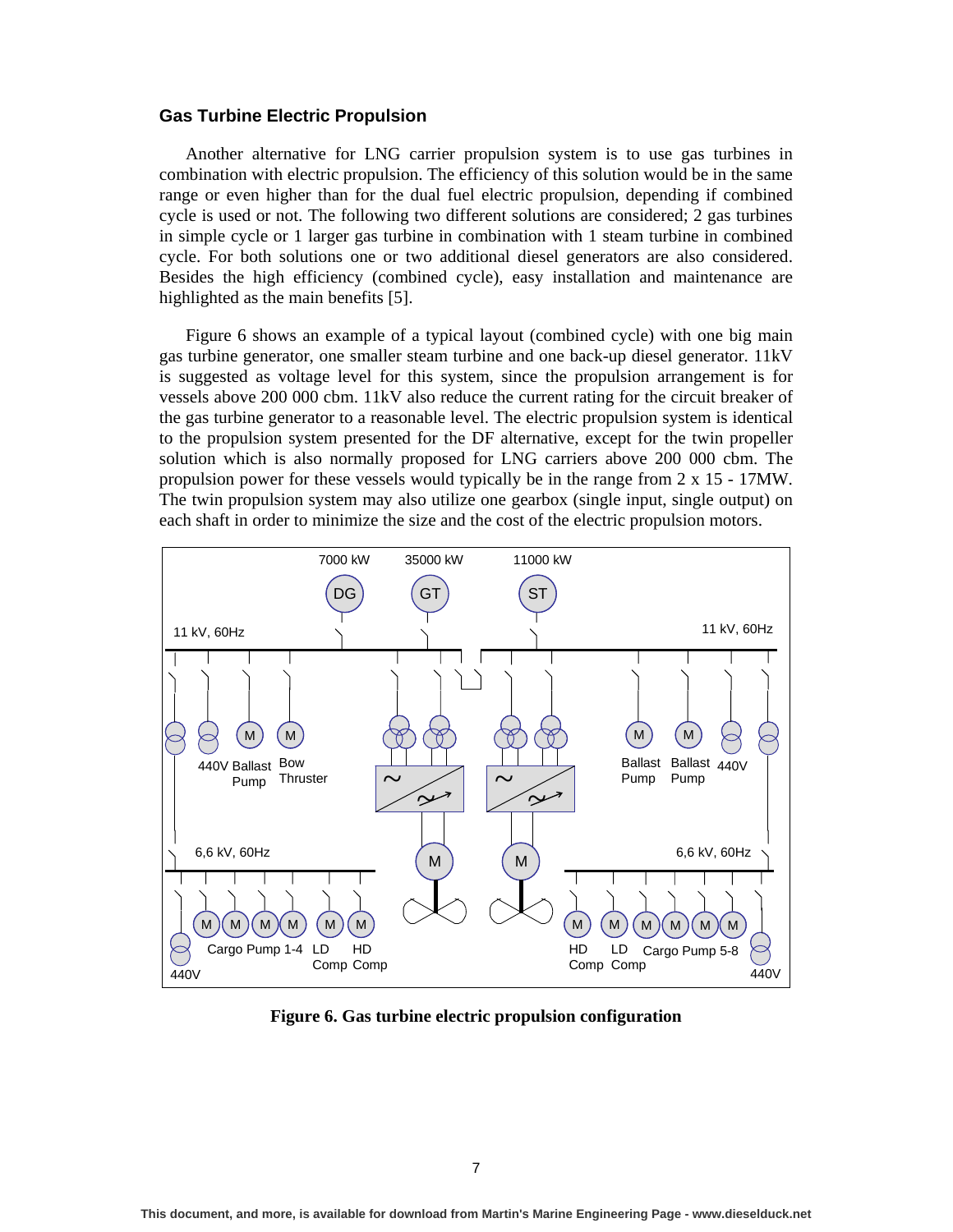# **COMPARISON OF ELECTRICAL CHARACTERISTICS**

### **Power System Utilization**

The different alternative propulsion systems for LNGCs have different electrical load demand, but one common requirement is the need for a High Voltage power plant. This means that the switchboard distribution system will be almost identical for all the various system, but the usage of this system will be different from case to case. With electric propulsion the dimensioning criteria for the electrical power plant is the required propulsion load, while for the other systems the dimensioning criteria is the cargo pump capacity together with the auxiliary load and reliquefaction load (when used). The different alternatives are compared in the following sub-sections, and summarized in Table 1.

| <b>Propulsion type</b>                  | <b>Steam</b> | <b>Dual-Fuel</b> | <b>Two-stroke</b> | Gas             |
|-----------------------------------------|--------------|------------------|-------------------|-----------------|
|                                         | (140K)       | (150K)           | (220K)            | <b>Turbines</b> |
| <b>Total Efficiency</b>                 | 29%          | 42%              | $40\% *$          | $45\%$ **       |
| (including el. losses)                  |              |                  |                   |                 |
| Installed el. power                     | 10-15 MW     | 30-40 MW         | 15-20 MW          | 45-55 MW        |
| Min. voltage level                      | $3.3$ kV     | $6,6$ kV         | $6,6$ kV          | 11 kV           |
| Utilization (seagoing)                  | 15-20 %      | 80%              | 35-45%            | 70-80%          |
| Utilization                             | 70-80 %      | 25%              | 50-80%            | 25%             |
| (unloading)                             |              |                  |                   |                 |
| Total installed power                   | 45 MW        | 38 MW            | 56 MW             | 50 MW           |
| $(\text{propusion} + \text{aux})^{***}$ |              |                  |                   |                 |

**Table 1. Comparison of electric power plant utilization:** 

\* Including reliquefaction power of 5W and assumed propulsion power of 30MW.

\*\* Combined cycle.

\*\*\* Typical values

### **Dual Fuel Electric Propulsion:**

The propulsion power for vessel size around 150 000cbm will be in the range of 2 x 13MW, and auxiliary load about 2 MW. Including the electrical losses in the propulsion drive chain, the electrical load will be about 30MW from the switchboard. With a typical installed generator capacity of about 38 MW, approximate 80% of the installed power will be used during sea going, which is the most time consuming activity in the total operation profile of the vessel. The same power plant can be used for both propulsion and cargo handling, which gives the lowest total installed power among the different alternatives. It should be noted that there are different philosophies with respect to installed generator capacity. Some ship-owners require 100% propulsion power, even with one generator/engine out of operation, while other ship-owners accept a reduced propulsion power in this situation. This means that the total installed generator power will vary from case to case.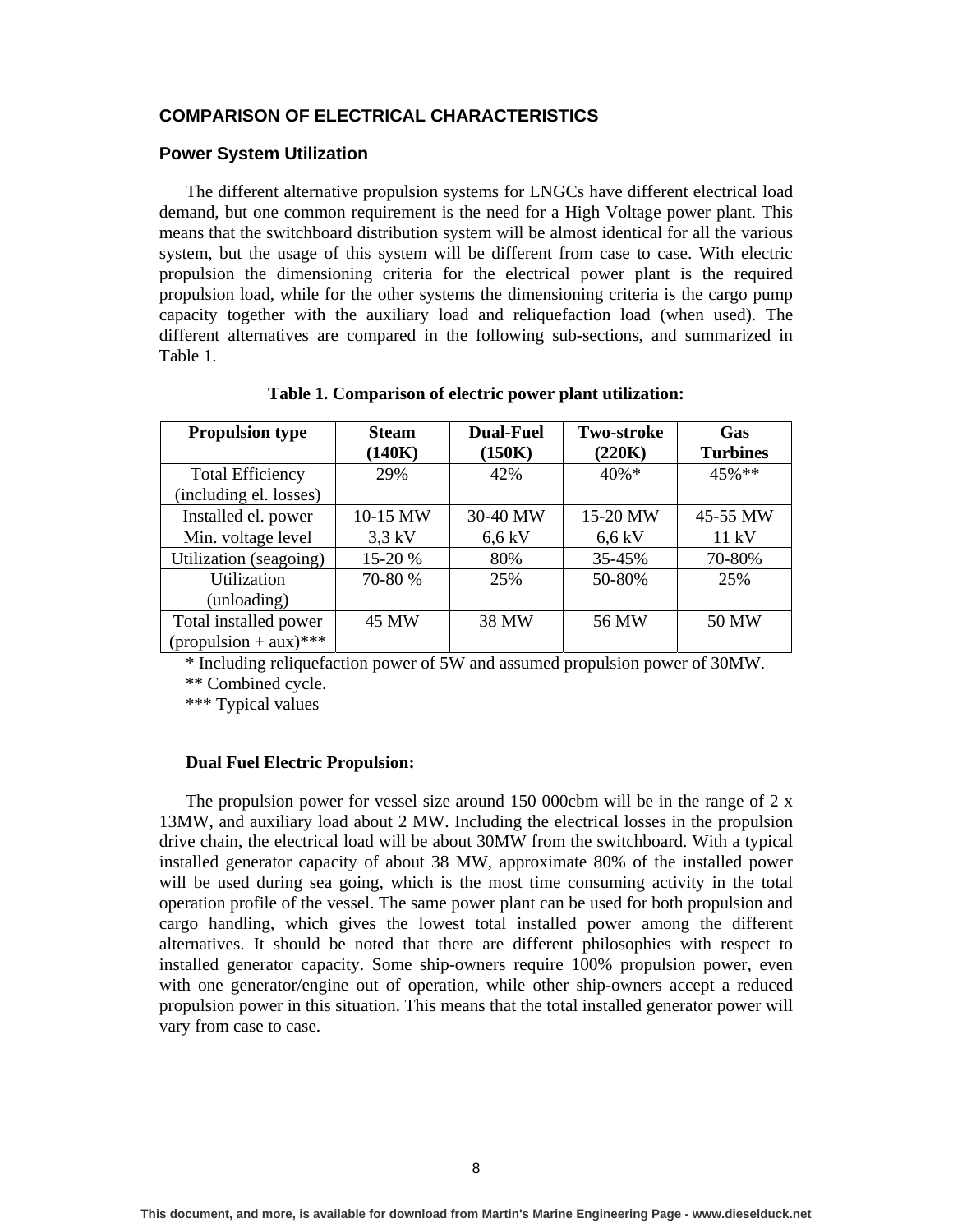### **Steam Turbine Propulsion:**

This alternative has separated the propulsion system (steam turbine) and the cargo handling system (electrical power plant). As the power plant is dimensioned by the capacity of the cargo handling system this will not be fully utilized during seagoing. Typical installed power of a 140 000 cbm vessel is about 11 MW, and the required electrical load in seagoing is less than 2 MW, which means that less than 20% of the power plant is utilized during sea-going.

### **Two-Stroke Propulsion with Reliquefaction:**

 This solution has also separated the propulsion system and cargo handling system, and in addition there is a reliquefaction plant installed to take care of the boil-of gas. As there might be a need to operate the reliquefaction together with the cargo pumps the electrical power plant should be increased, and a typical installed power plant is about 18MW for a 220 000cbm LNG. The reliquefaction plant consumes about 6MW at full load and together with auxiliary load of approx. 2MW max 45% of the installed power is utilized during sea-going.

#### **Gas-Turbine propulsion:**

For Gas Turbine Electric Propulsion, as for DFEP, it is the propulsion power that is dimensioning for the power plant. However, the proposed solutions so far has been to use commercially available turbines which have been most suitable for a propulsion power corresponding to a vessel size around 250000 cbm. This alternative has also normally been proposed with a standby diesel engione of 5-10MW in addition to the gas turbine system. This leads to a total installed power of approximate 50 MW. The propulsion power for this vessel size would be about 35MW. Together with an auxiliary load of approx 3MW this means a power plant use of about 75% in sea-going condition.

# **Starting of Large Consumers**

In all marine power systems the main loading on the distribution system consist of electric motors used for various pumps and compressors. During start of an electric motor the starting current can be as high as 5-7 times the nominal current. The power system must therefore be dimensioned to tolerate this additional loading during starting sequence. For small motors this is normally not an issue, however for larger motors this must be carefully checked in the design stage that the power system can tolerate the start sequence or if reduced voltage starting methods may be considered. For LNG carriers the following motors should be checked against the installed power:

- Bow thruster.
- High-duty compressor.
- Reliquefaction compressor (when installed).

The following starting methods are available:

Direct On-Line (DOL): No additional equipment is required, rated starting current of 5 to 7 times nominal.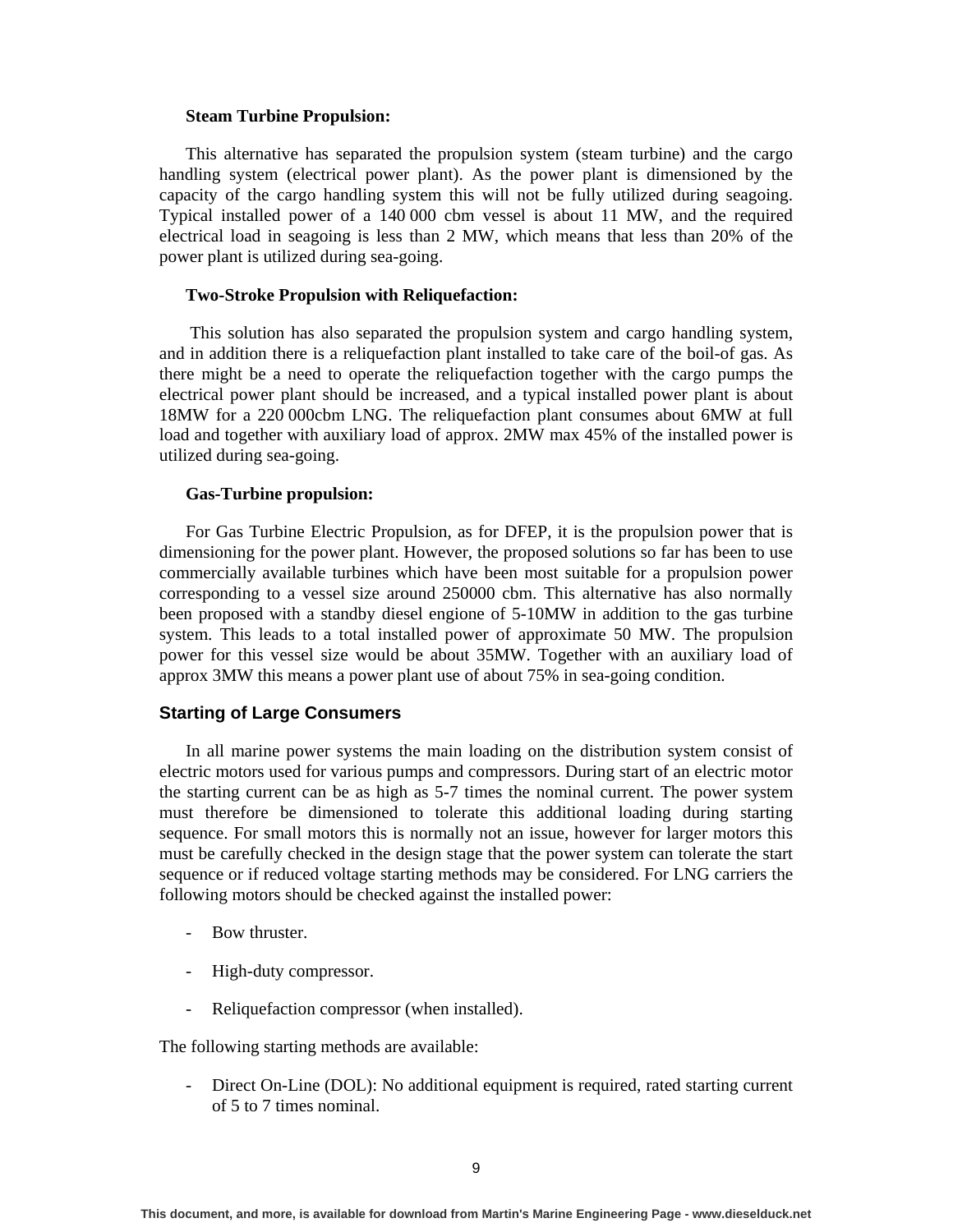- Auto transformer start (ATR): Additional transformer is needed to feed the motor at a reduced voltage during startup.
- Soft starter (SST): Additional soft starter with varying voltage supply to the motor.

#### **Bow Thruster and High Duty Compressor**

The bow thruster and high duty compressor can normally be started DOL for electric propulsion vessels as the installed generator capacity is sufficient to comply with the transient voltage requirements, with a condition that more than one generator may be connected online during the starting period. However for steam turbine propulsion and two stroke propulsion the installed generator capacity is not sufficient, and ATR starting of these motors are mandatory.

#### **Reliquefaction Compressor**

For the reliquefaction compressor motor (which is in the range of 5-6MW), the only safe starting and operating method is to use a frequency converter. This is the only solution that can 100% guarantee a safe start-up without exceeding the classification limits for voltage transients and black-out of the power system during startup. The frequency converter operates with the principle of controlling both the voltage and the frequency to the motor. This gives the possibilities of applying a high start torque without a large starting current. If there is a shutdown or stop from the compressor side, the frequency converter can give a controlled shutdown with respect to motor speed and current in order to minimize the transient effects on the power system.

Other starting methods have also been evaluated based on following conditions:

- Starting of a reliquefaction compressor of 5,4 MW at a power plant consisting of 4 x 4,3MVA generators.
- Evaluation is based on the requirement of successful start with only 3 generators connected.

#### Soft-Starter:

By using a soft starter for starting, the voltage will gradually increase until the current limit. The ramping must be slow enough in order for the AVR to follow without giving a transient voltage dip. However the min. current limit must be big enough to ensure enough torque to start the motor. With the given starting torque requirements from the compressor the minimum current limit is about 5 x rated current. This will be applied during the whole starting sequence, and give an over-current at about 230% of the generators during the start-up time. The generators have to be constructed with extremely low reactance's and with a bigger excitation machine in order to keep the voltage within classification limits. However at the end of the starting period there will be an overvoltage that exceeds the classification limit.

#### Auto-transformer:

By using an auto transformer, the starting current is reduced by the selected tapping of the transformer. The lower limit of the possible tapping is given by the required torque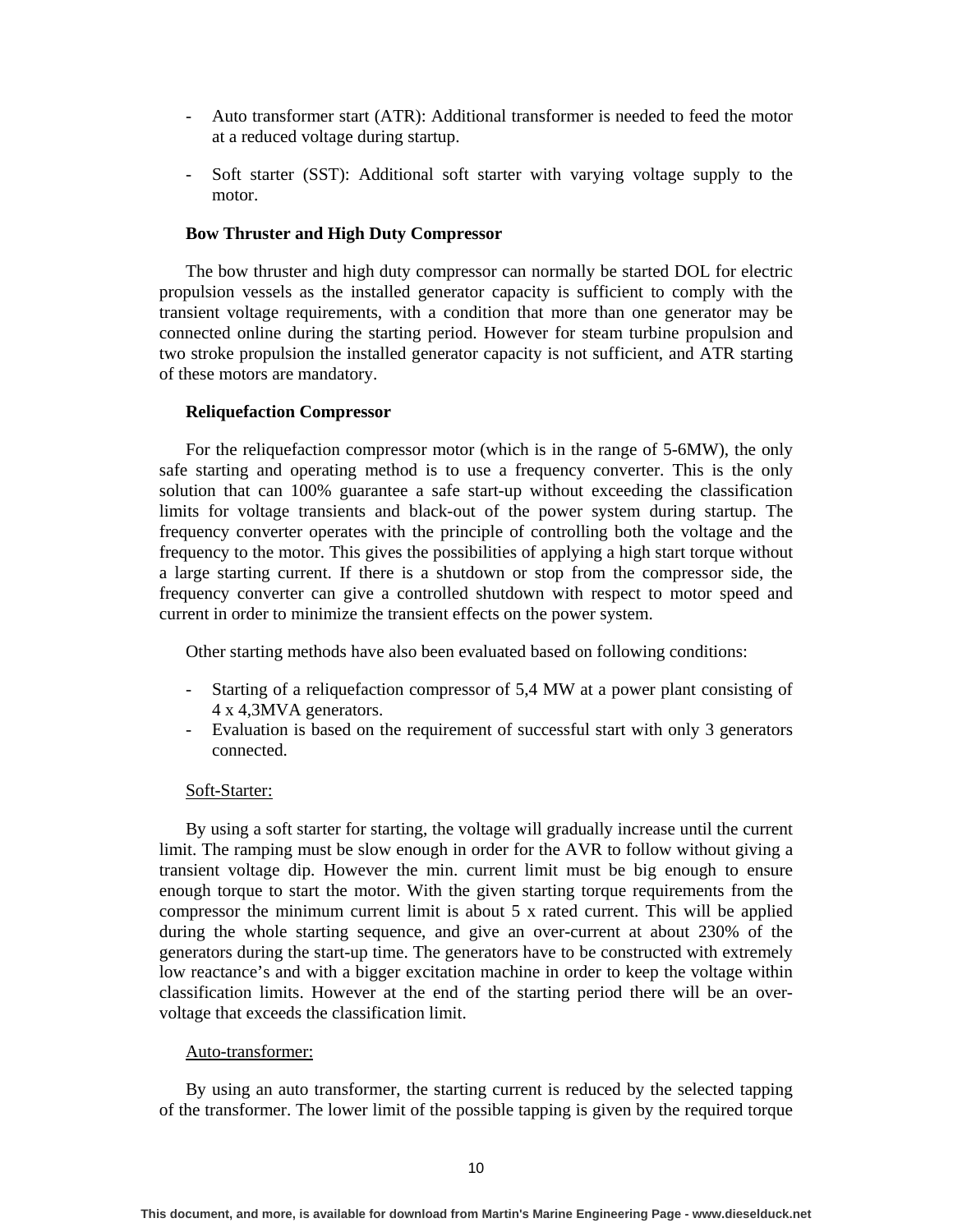curve of the compressor for the whole starting period. With the given compressor torque the minimum tapping to guarantee a safe start is 85%. The starting current from the network is then reduced by a factor of 0,852. For a motor with 6 x In (Nominal Current) at start this means the network starting current is about 4,3 x In. Assuming a rated motor current of 521A this gives 2240A network current which is 200% of rated generator current (3 x 377A). For a tapping of 70% (however this may not be sufficient to overcome the starting torque) the starting current from the network is 2,9 x In. Assuming a rated motor current of 521A this gives 1531A network current which is 135% of rated generator current (3 x 377A). Special design of generators with extremely low reactance's and excitation units is needed to give a transient voltage drop within the classification limits. However for both tapping suggestions there is a high risk of blackout and serious damage to equipment if the motor trip during the starting period, because of over-voltage. Also after startup the motor is directly coupled to the network and it is not possible to give a controlled shutdown in case of trip or failure of the compressor plant.

### **Harmonic Distortion**

In all ship power applications with frequency converters, harmonic distortion will appear. This has to be checked and calculated in the design stage, and proper measures must be taken before installation. Harmonic distortion is a phenomena caused by nonlinear loads consuming current components from the power station with frequencies different from the nominal frequency. These current components will cause distortion of the main voltage which again may disturb sensitive equipment. The harmonic distortion level is normally denoted by the use of THD index, and the level is expressed in %THD. The classification rules have normally stated limits for how much distortion is allowed, and in practice if the THD is less than 5% on the main switchboard voltage, harmonic distortion should not cause any problem on the distribution system and normal equipment.

For steam-turbine propulsion harmonic distortion has not been an issue because the HV power system mainly consists of rotating machinery without the use of frequency converters. However for all the other propulsion alternatives this issue must be considered as the large loads as propulsion or reliquefaction needs frequency converters for control or start-up purpose.

In electric propulsion the main load is the propulsion plant with variable speed drives for rotating the propellers. Because the voltage level of the main switchboard does not correspond to the voltage level of the converters, propulsion transformers are needed to supply the frequency converters with a suitable voltage. This gives also benefits for the harmonic distortion level, as the different transformers can be constructed with individual phase-shifts of the windings. Combining different transformers together with different phase shifts, harmonic components will be suppressed or cancelled out within the drive system, and not influence the main switchboard. The system of such transformers is often referred to as 12-pulse, 24-pulse, 48-pulse etc. systems. The higher pulse numbers the lower harmonic distortion. However for each step higher in pulse number, more transformers are needed. To create a 24-pulse system two 3-winding transformers are needed. For converter types with diode-bridge rectifiers (Voltage Source Inverters), 24 pulse system is more than sufficient to get the harmonic distortion level below 5%. Figure 7 shows an example of harmonic distortion on the main 6,6kV switchboard voltage for a typical Dual Fuel Electric Propulsion LNG carrier at 100% propulsion load.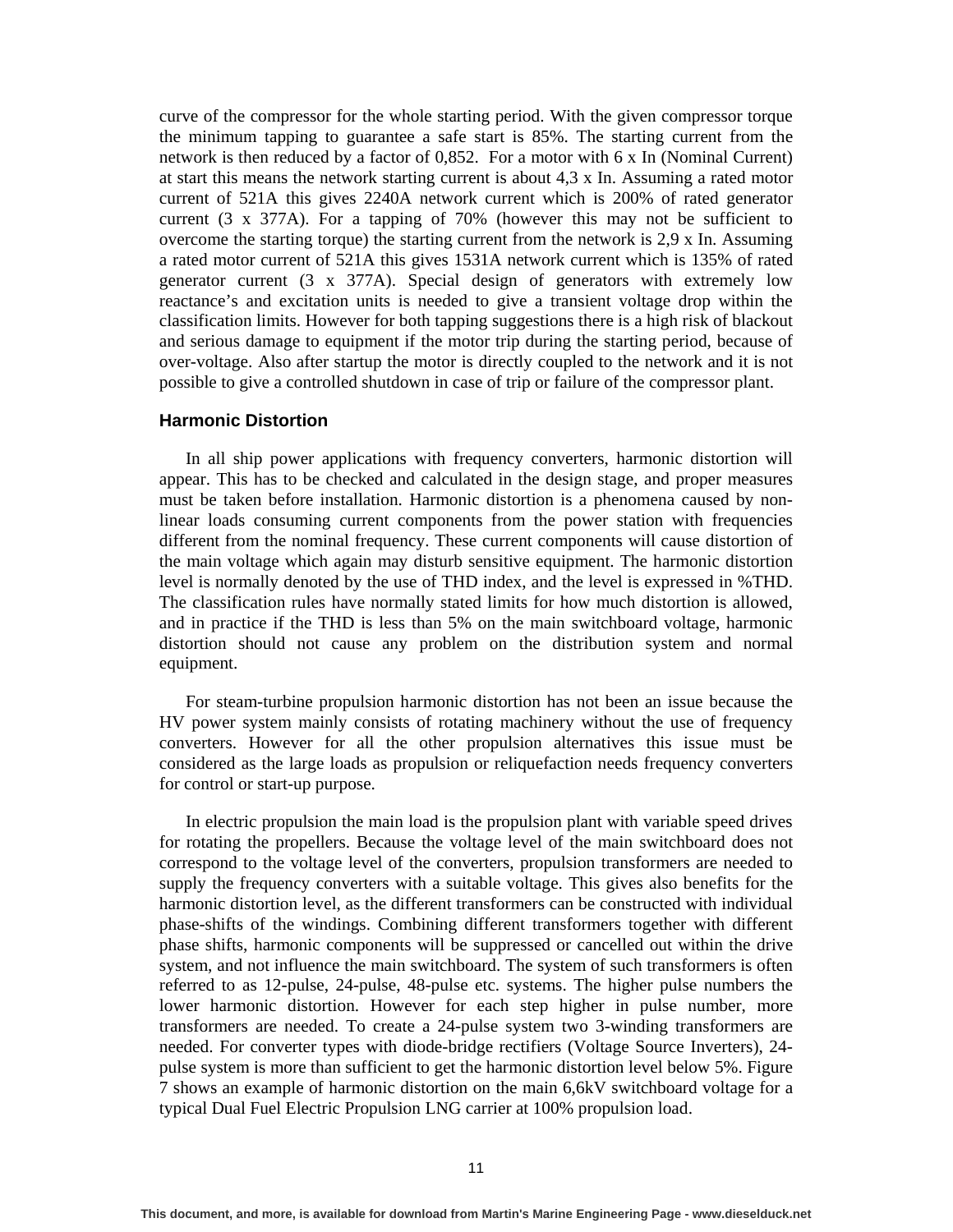

**Figure 7. Harmonic distortion example; Main HV SWBD voltage; 24-pulse and 100% propulsion power** 

For two-stroke propulsion the reliquefaction compressor drives will due its size normally be of 12-pulse design. This means that the harmonic distortion may exceed 5%, if the power plant is not carefully designed. The parameters of all the components as generators, transformers, and converters will influence the harmonic distortion level.

### **LNG ELECTRIC PROPULSION PERFORMANCE AND EXPERIENCE**

The first large size (154K) LNG carrier with electric propulsion is now in operation, and the performance of the electric drive system has been according to the specifications and expectations. Electric propulsion system is not a new technology; it has been used for cruise liners and ice-breakers for more than 20 years. However the use of dual-fuel engines was a new concept and operating the engines in gas-modes gives some additional requirements to the propulsion system compared to the other ship types with electric propulsion. Operation in gas-mode gives a higher sensitivity to the electric load variations compared to normal diesel engine operation on HFO or MDO. With the applied propulsion concept as described in the previous sections (synchronous propulsion motors and voltage source inverters with DTC control [6]), there are two different operation principles available:

- Constant RPM mode: The propeller RPM is controlled to a constant value given by the lever reference from the bridge.
- Constant Power mode: The propeller power is controlled to a constant value given by the lever reference from the bridge.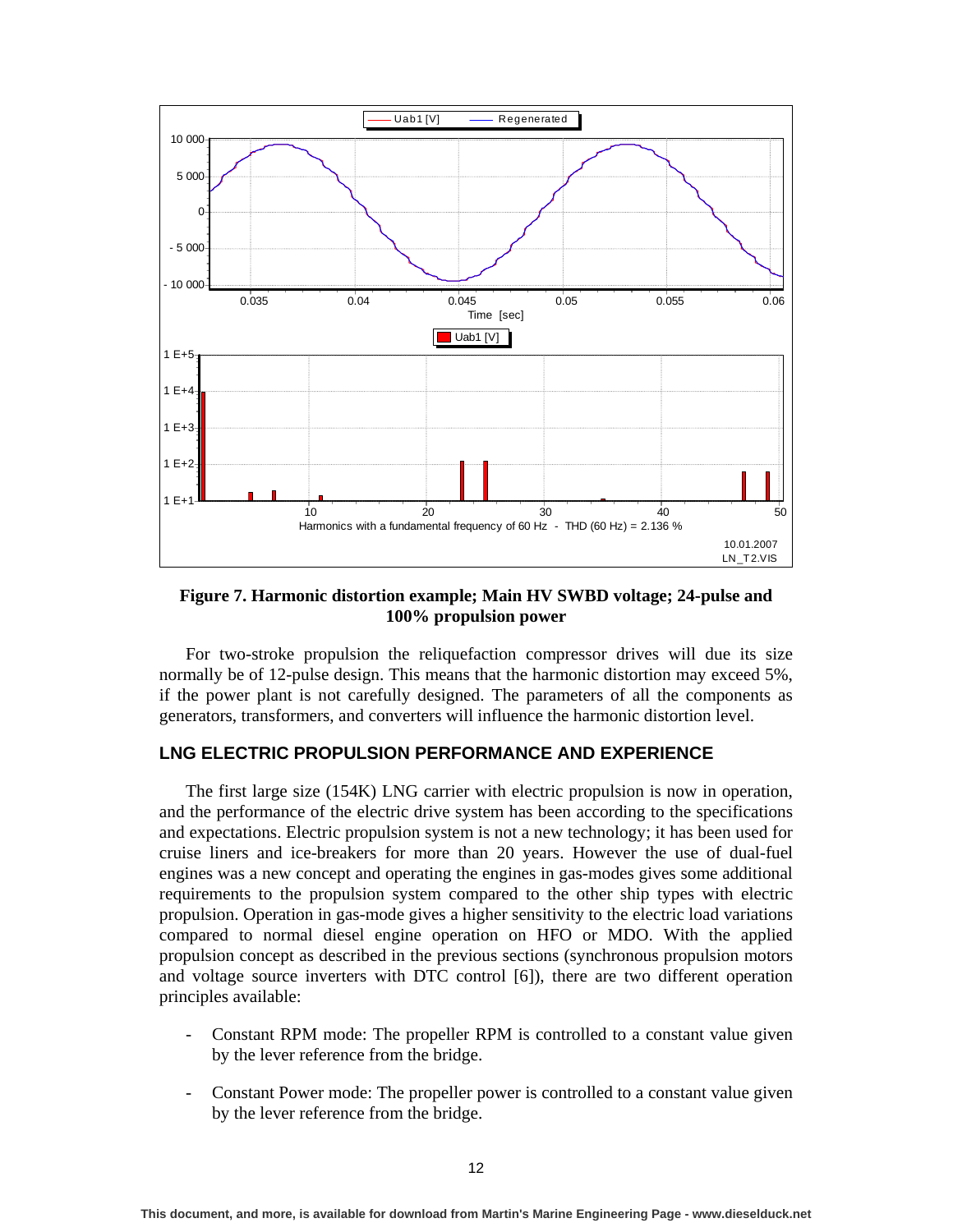

**Figure 8. Propulsion motor power, RPM and torque at 100% propulsion power** 

In constant RPM mode the power on the propeller, and hence also the electric power to the network, will face fluctuations dependent on the weather situation and/or ship turning. If such fluctuations are too big there is a risk that the dual fuel engines will change from gas mode to diesel mode. In constant Power mode the propulsion drive system will be able to give a constant load to the electrical network and ensure a stable operation of the DF engines in gas mode. This is achieved by the fast DTC control of the converter, with a torque response time in less than 3 ms. In this mode the RPM will be allowed to fluctuate according to the propeller loading condition. Figure 8 shows the power, torque and RPM of one propulsion motor during endurance test of one LNG carrier at 100% load. As shown in this figure the electric power consumed by the propulsion drive system is constant.

Another interesting feature of electric propulsion is the crash stop sequence. During a crash stop sequence the drive system will respond to the bridge lever command (change from full ahead to full astern) by first stopping the propeller, and then reverse the RPM to maximum allowable negative RPM. During the stopping sequence the propulsion motor will operate as an electric brake for a short time, hence feeding power from the propeller to the converter. This reverse power is consumed in a separate braking resistor. This feature means that the propeller can be stopped quite fast, and from the test presented in Figure 9, it can be seen that the propeller was stopped within 20s. The ship was stopped within 7 minutes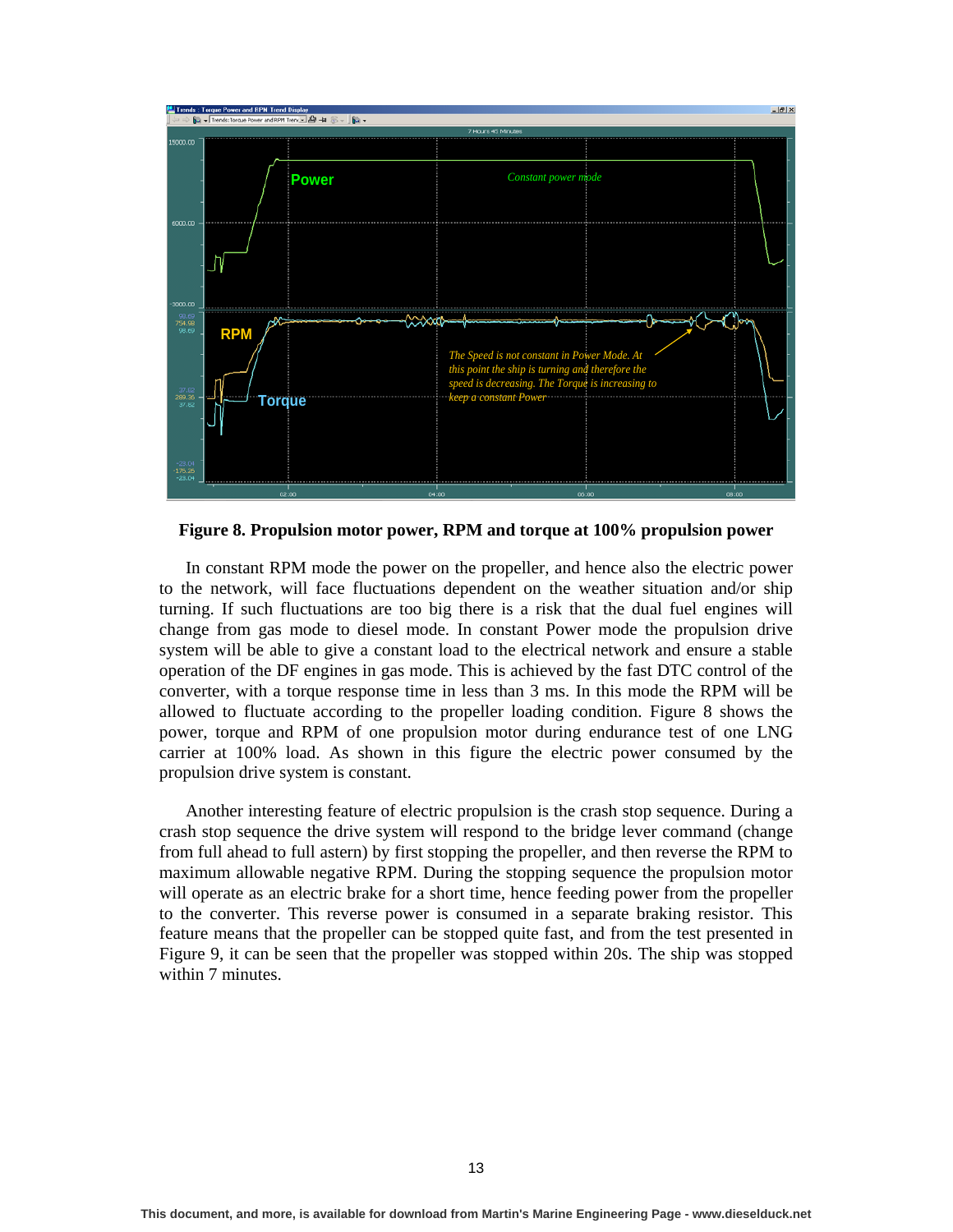

**Figure 9. Propulsion motor power, RPM and torque at Crash Stop Test.** 

### **CONCLUDING REMARKS**

The different propulsion solutions available for LNG carriers have been presented from the electrical power system point of view. All the different solutions require a High Voltage (3,3kV, 6,6kV or 11kV) power system as the installed electrical power is more than 10MW for all the systems. For steam and two-stroke propulsion the HV electric power plant is only needed for supplying the cargo pumps and the reliquefaction compressors. This means that this power plant is only fully utilized at the unloading terminal. For electric propulsion vessels (powered by Dual-Fuel Engine or Gas Turbines) the electric power plant is dimensioned according to the propulsion requirement from seagoing conditions. The same power plant can then be used also for the cargo handling, hence minimizing the investment cost for propulsion and auxiliary machinery. Of all the alternatives, electric propulsion has the lowest total installed power, and the highest utilization of the installed electrical power plant.

 Of the four alternative propulsion systems presented, Dual-Fuel electric and Twostroke propulsion with reliquefaction have been selected for most of the LNGC newbuildings ordered the last two years. Both of these solutions require a relative large power plant which also includes frequency converters for either running the propeller (Dual-Fuel) or the reliquefaction compressors (Two-Stroke). For the two-stroke engine propulsion alternative, the staring method of the reliquefaction compressors has been addressed. Because the rating of these motors is too large for Direct On-Line (DOL) start, various methods with reduced voltage starting were analyzed. The only starting method to guarantee a safe with all conditions within class requirements is to use a frequency converter. This means that the power system of these two alternatives must be designed